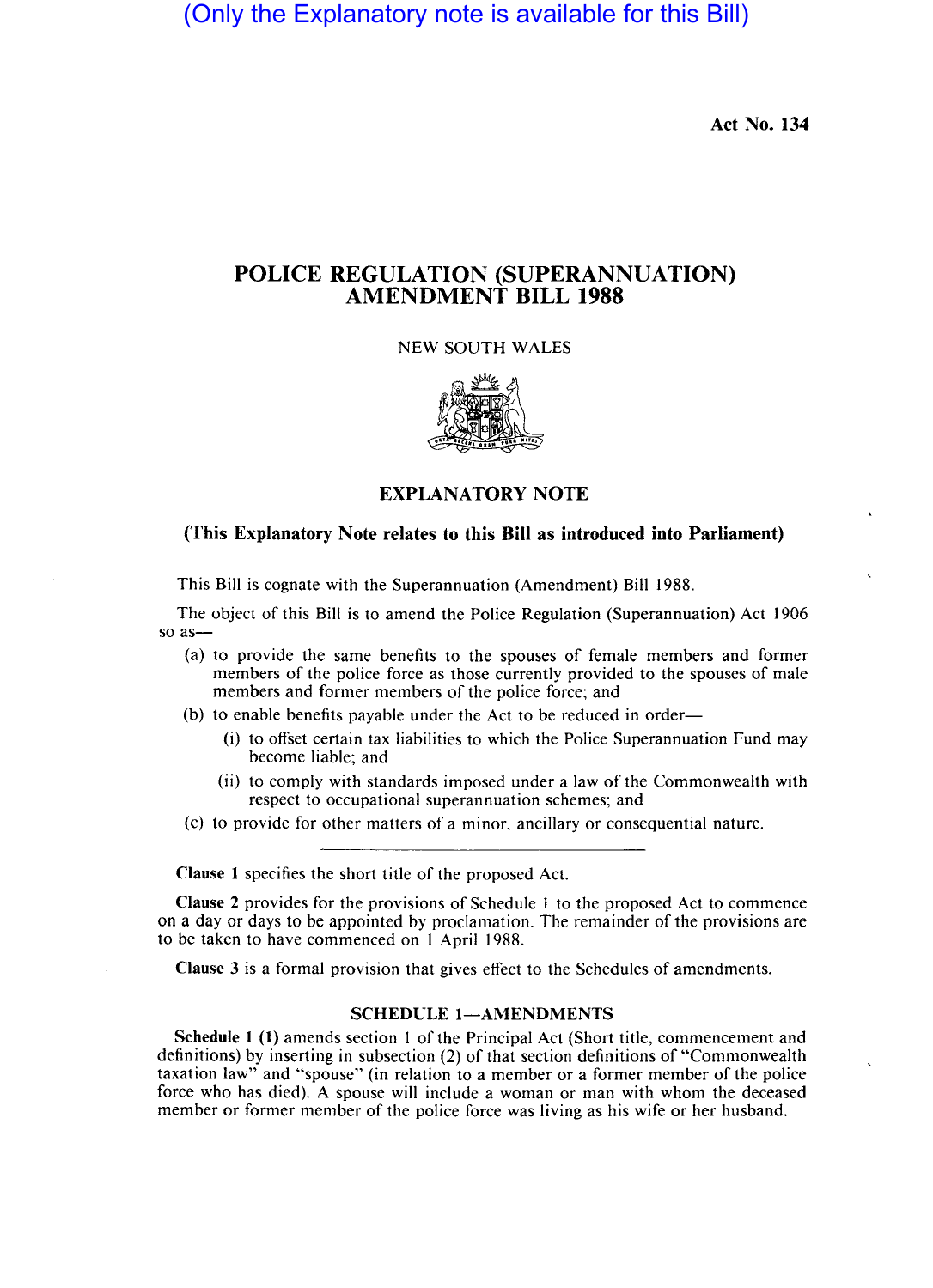Schedule 1 (2) amends section 3 of the Principal Act (Police Superannuation Fund) so as to require the State Authorities Superannuation Board to payout of the Police Superannuation Fund any amount necessary to satisfy a liability of the Fund with respect to the tax payable under a Commonwealth taxation law.

Schedule 1 (3) and (4) amend section 7 (Superannuation allowance except where member hurt on duty) and section 7AA (Superannuation allowance on early retirement) of the Principal Act so as to provide for a reduction of benefit under those sections where the Board has made a determination in respect of the benefit in accordance with proposed section 14AA or 14AB of that Act. (See Schedule 1 (14) and (15) below.)

Schedule 1 (5) amends section 9B of the Principal Act (Preserved benefit). Schedule I (5) (a) will require an election to preserve a benefit to be made in a form, and within a period, specified by the Board. Schedule 1 (5) (b) and (c) make amendments to the section similar to those made by Schedule 1 (3) and (4) above.

Schedule 1 (6) amends section 10 of the Principal Act (Superannuation allowance where member hurt on duty) in a manner similar to that provided under Schedule 1 (3) and (4).

Schedule 1 (7) inserts into the Principal Act a new section 11 which will provide for the grant of a superannuation allowance to the surviving spouse of a former member of the police force who died after the commencement of that section.

Schedule 1 (8) amends section 11A of the Principal Act (Grant of superannuation allowance to widow where the spouse died before the commencement of Schedule 1 (7) to the Police Regulation (Superannuation) Amendment Act 1988). After the amendment takes effect, the widow of a member or former member of the police force will be entitled to a superannuation allowance under the section only if the former member died before the commencement of Schedule I (7). If the former member dies after that commencement, the widow will be entitled to a superannuation allowance under proposed section 11 of the Principal Act (as inserted by Schedule 1 (7».

Schedule 1 (9) makes a minor amendment to section 11B of the Principal Act (Grant of superannuation allowance to widows of former members of the police force dying before 12.4.1966) so as to bring the wording of the section into conformity with proposed section 11 of the Principal Act (as inserted by Schedule 1 (7)).

**Schedule 1 (10)** amends section  $11C$  of the Principal Act (Grant of superannuation allowance to dependent widower whose spouse died before the commencement of Schedule I (7) to the Police Regulation (Superannuation) Amendment Act 1988). After the amendment takes effect, the widower of a former member of the police force will be entitled to a superannuation allowance under the section only if the former member died before the commencement of Schedule I (7). If the former member died after that commencement, the widower will be entitled to a superannuation allowance under proposed section II of the Principal Act (as inserted by Schedule I (7».

Schedule 1 (11) amends section 12 of the Principal Act (Superannuation allowance where a member or former member dies as a result of being hurt on duty). The amendments effected by Schedule 1 (11) (a) and (c) are consequential on the insertion in section 1 (2) of the Principal Act of the definition of "spouse". The amendment to be made by Schedule 1 (11) (b) is similar to that which will be made by Schedule I (3) and (4).

 $\lambda$ 

Schedule 1 (12) and (13) amend section 13 (Gratuity where deceased member not hurt on duty) and section 14 (Gratuity for discharged members not hurt on duty) of the Principal Act in a similar way to that provided by Schedule I (3) and (4).